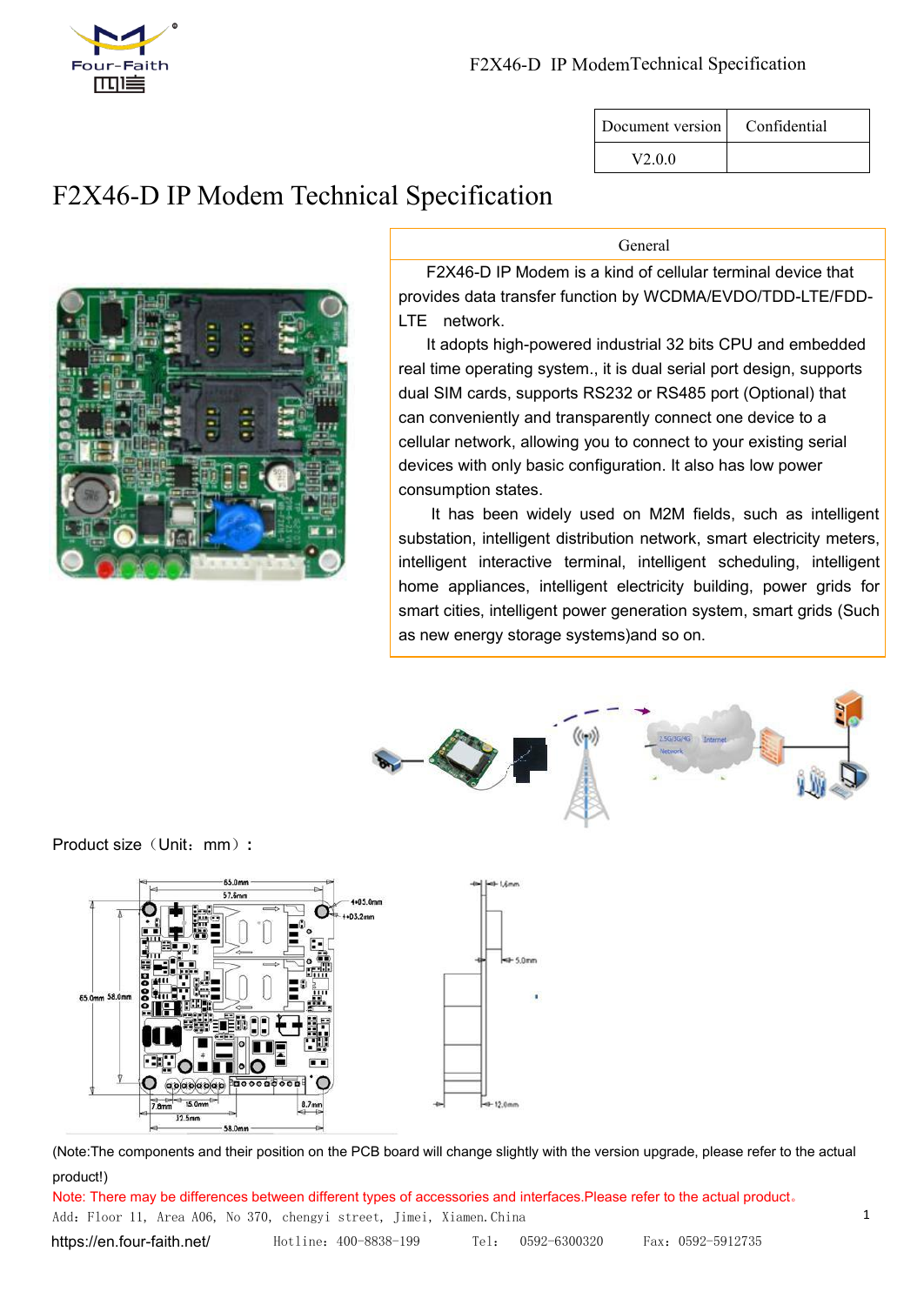

# **Product Features-------------------------------------------------------------------------------------------------------------------------------------**

# **Design for Industrial Application**

- ◆ High-powered industrial cellular module
- ◆ High-powered industrial 32 bits CPU
- ◆ Low power consumption design, to reduce the power dissipation in the most way
- ◆ Embedded Real-Time Clock (RTC) circuit
- ◆ Power range: DC 5~36V
- ◆ Operating temperature:-40~75℃

#### **Stability and Reliability**

- ◆ Support hardware and software WDT
- $\blacklozenge$  Support auto recovery mechanism, including online detect, auto redial when offline to make it always online
- ◆ RS232/RS485 ports:15KV ESD and surge protection
- ◆ Power port: reverse-voltage and overvoltage protection
- ◆ SIM/UIM port: 15KV ESD protection
- ◆ Few connectors, with good seismic performance

#### **Standard and Convenience**

- ◆ Support standard RS232/RS485 (Optional) ports that can connect to serial devices directly
- ◆ Support intellectual mode, enter into communication state automatically when power is on
- Provide management software for remote signal value and so on. management
- $\triangle$  Support a variety of working modes which make it easy and flexible to use
- ◆ Convenient configuration and maintenance interface
- $\blacklozenge$  Support the serial update, remote update, can export the serial log
- $\triangle$  Easy installation with embedded way, fast fixing, conveniently and quickly

#### **High-performance**

- ♦ Support TCP server and support 4 TCP client connection (optional)
- ◆ Support protocol conversion between ModBus and RTU/TCP (optional)
- $\triangle$  Support dual data center backup transmission and multiple data center synchronous transmission (5 data centers)
- $\triangle$  Support multi data centers and it can support 1-5 data centers at the same time
- ◆ Support protocol conversion between 101 and 104 (optional)
- ◆ Support standard TCP/UDP protocol, support data transfer transparently
- ♦ Support login security authentication
- $\blacklozenge$  Multiple indicator lights that can indicate a variety of system states
- $\blacklozenge$  Support read deivce status in real-time by serial ports, such as IMEI, SIM card status, IP address,
- ◆ Support dual SIM card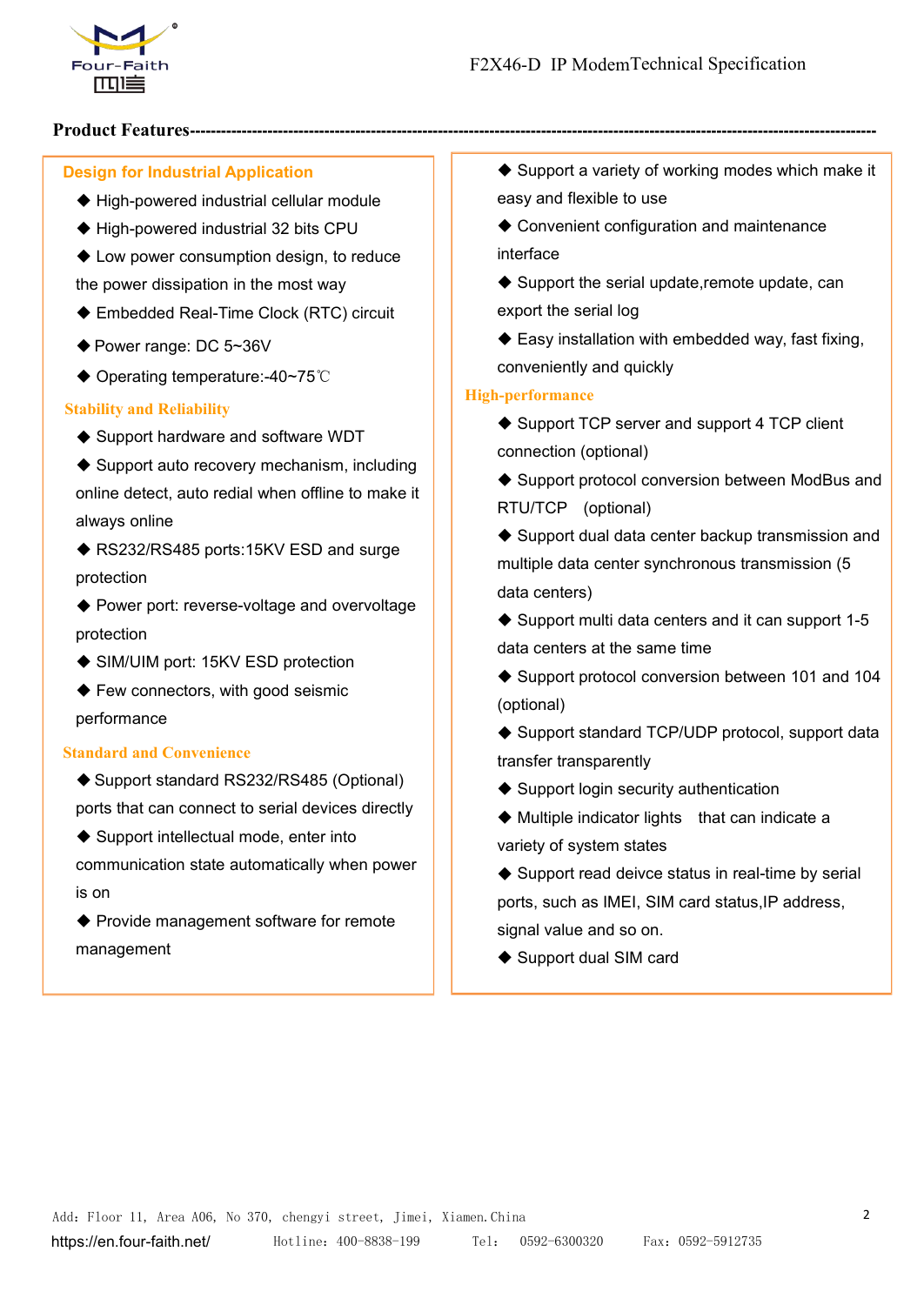

#### **Product Specification ----------------------------------------------------------------------------------------- Wireless parameters**

| <b>Item</b>                     | Content                                                                                                                                                                                                                                                 |
|---------------------------------|---------------------------------------------------------------------------------------------------------------------------------------------------------------------------------------------------------------------------------------------------------|
|                                 | F2446-D WCDMA Dual-SIM IP MODEM                                                                                                                                                                                                                         |
| Standard and<br><b>Band</b>     | DC-HSPA+/HSPA+/HSDPA/HSUPA/UMTS 850/1900/2100MHz<br>850/900/1900/2100MHz (Optional)<br>GSM850/900/1800/1900MHz<br><b>GPRS/EDGE CLASS 12</b>                                                                                                             |
| <b>Bandwidth</b>                | DC-HSPA+: Download speed 42Mpbs, Upload speed 5.76 Mbps<br>HSPA+: Download speed 21Mpbs, Upload speed 5.76 Mbps<br>HSDPA: Download speed 7.2Mbps, HSUPA: Upload speed 5.76Mbps<br>UMTS: 384Kbps                                                         |
| TX power                        | $<$ 24dBm                                                                                                                                                                                                                                               |
| RX sensitivity $ $ <-109dBm     |                                                                                                                                                                                                                                                         |
| $F2646-D$ EVDO                  | Dual-SIM IP MODEM                                                                                                                                                                                                                                       |
| Standard and<br><b>Band</b>     | CDMA2000 1X EVDO Rev A 800MHz, 800/1900MHz (Optional), 450MHz (Optional)<br>CDMA2000 1X EVDO Rev B 800/1900MHz (Optional)<br>IS-95 A/B and CDMA2000 1xRTT wireless network                                                                              |
| <b>Bandwidth</b>                | EVDO Rev. A: Download speed 3.1Mbps, Upload speed 1.8Mbps<br>EVDO Rev. B: Download speed 14.7Mbps, Upload speed 5.4Mbps (Optional)                                                                                                                      |
| TX power                        | $<$ 23dBm                                                                                                                                                                                                                                               |
| RX sensitivity $\vert$ <-104dBm |                                                                                                                                                                                                                                                         |
|                                 | F2746-D TDD-LTE Dual-SIM IP MODEM                                                                                                                                                                                                                       |
| Standard and<br><b>Band</b>     | LTE TDD 2600/1900/2300MHz(Band 38/39/40), 800/1400/1800MHz ( Band 27/61/62 )<br>(Optional)<br>TD-SCDMA 2010/1900MHz (A/F Band: 34/39)<br>GSM/GPRS/EDGE 900/1800/1900MHz                                                                                 |
| <b>Bandwidth</b>                | LTE TDD: Download speed 61Mbps, Upload speed 18Mbps<br>TD-HSPA+: Download speed 4.2Mbps, Upload speed 2.2Mbps<br>TD-HSPA: Download speed 2.8Mbps, Upload speed 2.2Mbps                                                                                  |
| TX power                        | $<$ 23dBm                                                                                                                                                                                                                                               |
| RX sensitivity   <- 97dBm       |                                                                                                                                                                                                                                                         |
|                                 | F2846-D FDD-LTE Dual-SIM IP MODEM                                                                                                                                                                                                                       |
| Standard and<br><b>Band</b>     | LTE FDD 2600/2100/1800/900/800MHz, 700/1700/2100MHz (Optional)<br>DC-HSPA+/HSPA+/HSDPA/HSUPA/UMTS 850/900/2100MHz, 800/850/1900/2100MHz<br>(Optional)<br>EDGE/GPRS/GSM 850/900/1800/1900MHz<br><b>GPRS CLASS 10</b><br>EDGE CLASS 12                    |
| <b>Bandwidth</b>                | LTE FDD: Download speed 100Mbps, Upload speed 50Mbps<br>DC-HSPA+: Download speed 42Mpbs, Upload speed 5.76 Mbps<br>HSPA+: Download speed 21Mpbs, Upload speed 5.76 Mbps<br>HSDPA: Download speed 7.2Mbps, HSUPA: Upload speed 5.76Mbps<br>UMTS: 384Kbps |
| TX power                        | $<$ 23dBm                                                                                                                                                                                                                                               |

Add: Floor 11, Area A06, No 370, chengyi street, Jimei, Xiamen.China 3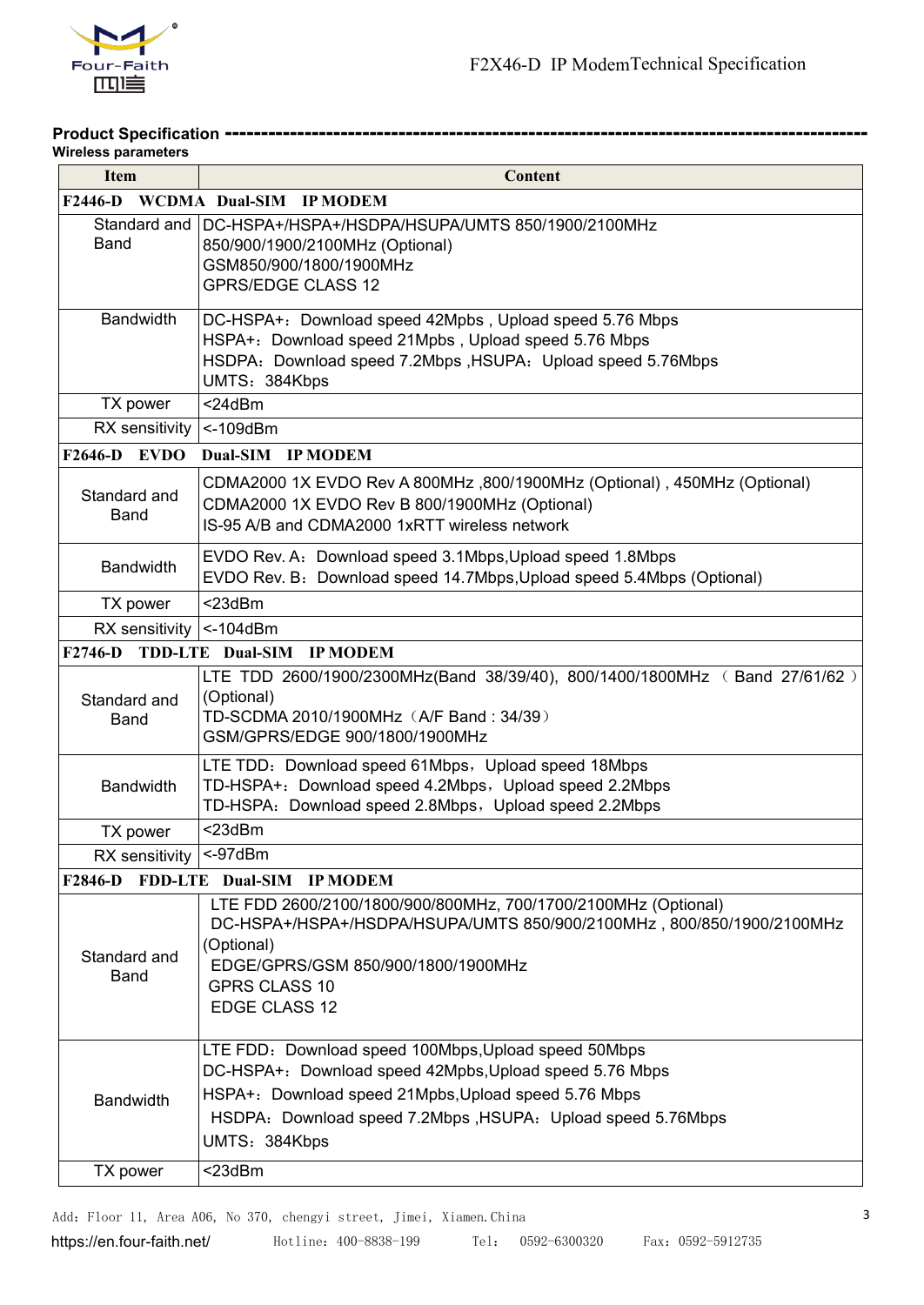

 $\mathbf{I}$ 

RX sensitivity <- 93.3dBm

| .                            |                                                                                                                                                                                                                                                                                               |
|------------------------------|-----------------------------------------------------------------------------------------------------------------------------------------------------------------------------------------------------------------------------------------------------------------------------------------------|
|                              | <b>F2A46-D LTE Dual-SIM IP MODEM</b>                                                                                                                                                                                                                                                          |
| Standard and<br>Band         | LITE FDD、LTE TDD、EVDO、WCDMA、TD-SCDMA、CDMA1X、GPRS/EDGE                                                                                                                                                                                                                                         |
| <b>Bandwidth</b>             | LTE FDD: Download speed 100Mbps, Upload speed 50Mbps<br>LTE TDD: Download speed 61Mbps, Upload speed 18Mbps<br>DC-HSPA+: Download speed 42Mpbs, Upload speed 5.76 Mbps TD-HSPA+: Download<br>speed 4.2Mbps, Upload speed 2.2Mbps EVDO Rev. A: Download speed 3.1Mbps,<br>Upload speed 1.8Mbps |
| TX power                     | $<$ 23dBm                                                                                                                                                                                                                                                                                     |
| RX sensitivity $ $ <-93.3dBm |                                                                                                                                                                                                                                                                                               |
|                              |                                                                                                                                                                                                                                                                                               |

#### **Interface type**

| <b>Item</b> | <b>Content</b>                                                                                                                                                                                                                                                                                |
|-------------|-----------------------------------------------------------------------------------------------------------------------------------------------------------------------------------------------------------------------------------------------------------------------------------------------|
| <b>SDI</b>  | Num.of ports: 2<br>Port 1: RS232<br>Port 2: RS232 (Standard) / RS485 (Optional)<br>Serial port type : 5 pin 2.54mm pitch ; Single row of female header<br>+3 pin 2.54mm pitch; Single row of female header<br>Stop bits: $1 \times 2$<br>Parity: none, even, odd,<br>Baud rate: 300~115200bps |
| Antenna     | IPEX connector, 50 ohm                                                                                                                                                                                                                                                                        |
| SIM/UIM     | Dual standard clamshell socket interface, support 1.8V/3V SIM/UIM card, 15KV ESD<br>protection                                                                                                                                                                                                |
| Indicator   | Power, SIM card, Operation, network state                                                                                                                                                                                                                                                     |

# **Power supply**

| <b>Item</b>            | Content     |
|------------------------|-------------|
| Standard               | DC 12V/0.5A |
| Power range   DC 5~36V |             |

# **Consumption**

| <b>Item</b>   |             | Content    |
|---------------|-------------|------------|
| Communication | 120mA@12VDC | 255mA@5VDC |
| Standby       | 41 mA@12VDC | 85 mA@5VDC |
| Sleeping mode | 3mA@12VDC   | 6mA@5VDC   |

# **Physical Characteristics**

| Item         | Content      |
|--------------|--------------|
| Installation | Embedded     |
| Dimension    | 65x65x18.6mm |
| weight       | 40g<br>About |